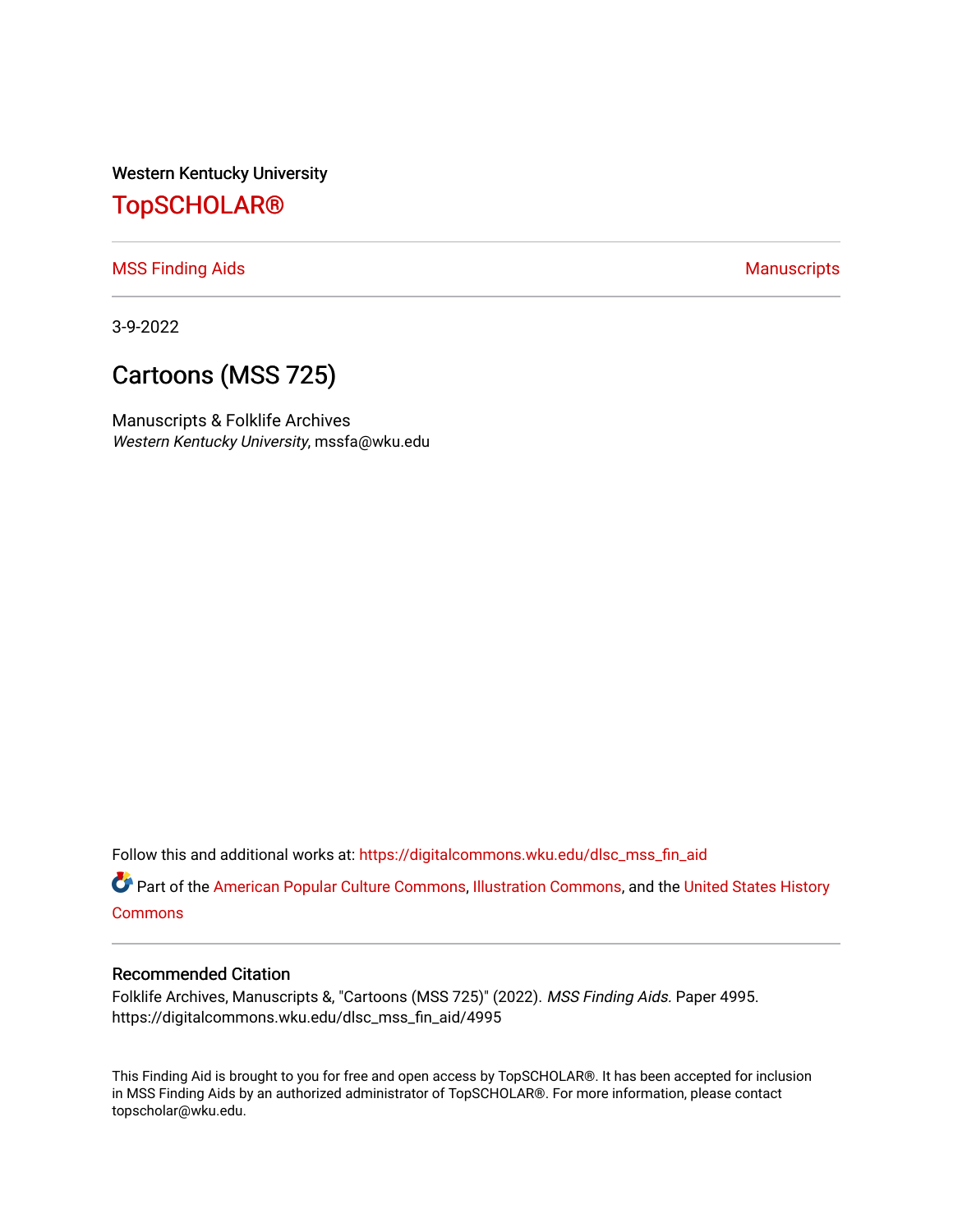Manuscripts & Folklife Archives Department of Library Special Collections Western Kentucky University Bowling Green, KY 42101-1092

*Descriptive Inventory*

### **MSS 725 CARTOONS**

2 boxes. 47 items. 1840-1967. Originals.

### *COLLECTION NOTE*

This collection consists of original editorial and other cartoons and illustrations drawn by various artists. Some were drawn for newspapers in the United States, including the editorial pages of Louisville, Kentucky newspapers.

#### *BIBLIOGRAPHIC RECORD*

MSS CARTOONS 1840-1967 725 Editorial and other cartoons drawn by

various artists for American newspapers and other publications. 2 boxes. 47 items. Originals.

## *SUBJECT ANALYTICS*

Anderson, Carl Thomas, 1865-1948 Berryman, Clifford Kennedy, 1869-1949 Crawford, Will, 1869-1944 Crockett, Gibson "Gib," 1912-2000 Daniel, Charlie, b. 1930? Davenport, Homer Calvin, 1867-1912 Dodd, Edward Benton, 1902-1991 Dowling, Dan, 1906-1993 Finch, Edwin Aloysius, 1895-1958 Fox, Fontaine Talbot, Jr., 1884-1964 Haynie, Hugh Smith, 1927-1999 Kemble, Edward Winsor, 1861-1933 Knecht, Karl Kae, 1883-1972 Knox, John "Jack" Gill, 1910-1985 MacGovern, Stan, 1903-1975